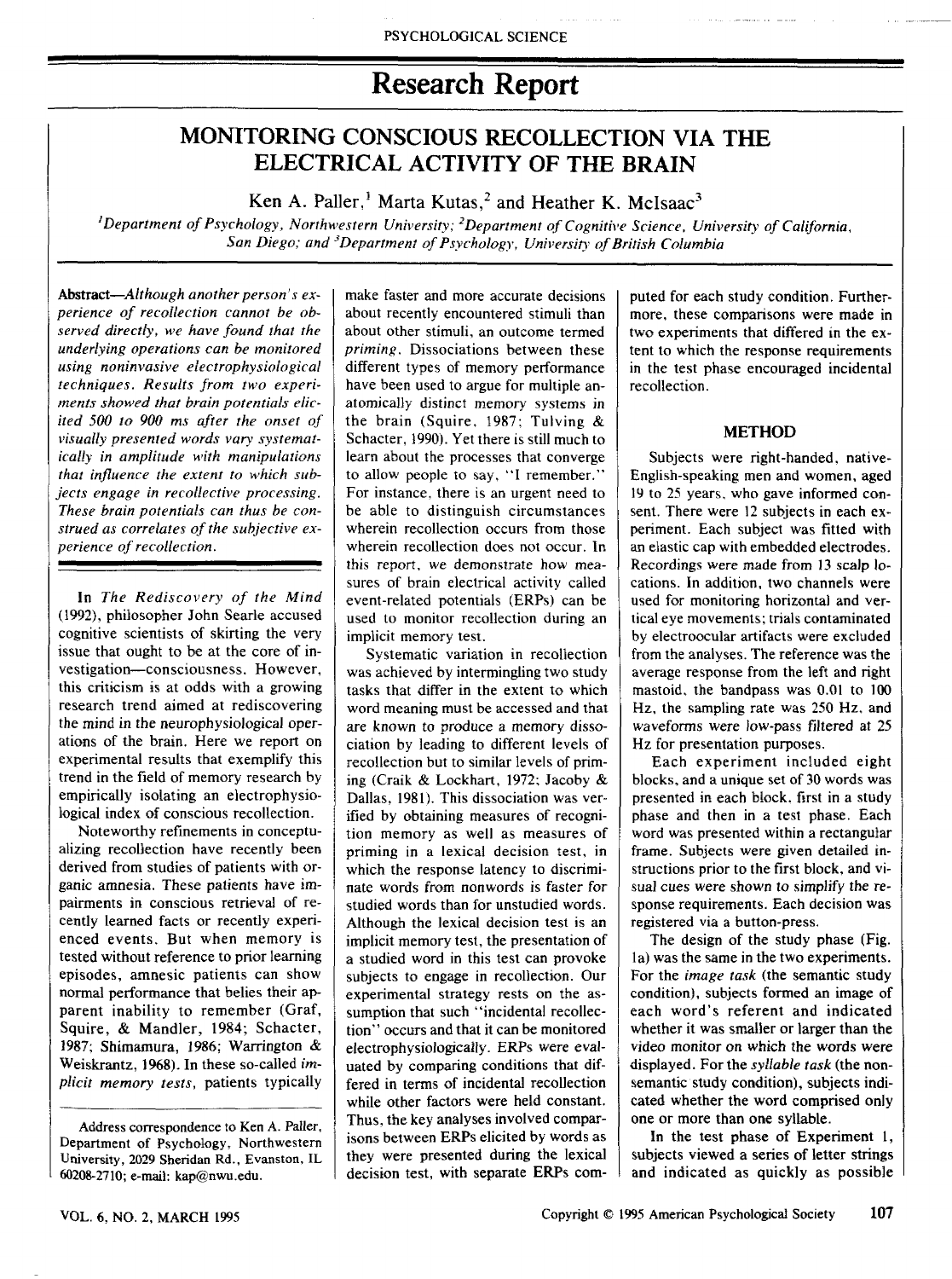## Monitoring Recollection via ERPs



Fig, 1, Stimulation procedures. In the study phase for Experiments 1 and 2 (a), the display included cues above and below the rectangle to indicate which hand was to make which response (left hand for "only 1" or right hand for "2 or more" in the syllable task; left hand for "small" or right hand for "large" in the image task). Cues and words for one task were presented in green, whereas cues and words for the otber task were presented in red. The time line shows the timing of stimulus presentation, with black bars corresponding to words (flashed for 300 ms) and white bars corresponding to cues (brightened for 300 ms). Tasks alternated word by word such that 15 words were presented in each task. In the test phase for Experiment 1 (b), a letter string was flashed for  $300$  ms every  $1.5$  s, as shown in the time line. Cues above the rectangle indicated that nonwords required a left-hand response and words required a right-hand sponse and words required a right-nandresponse. The test phase included 50<br>words from the prior study phase, 15 words from the prior study phase, 15 new words, and 15 nonwords. In the test<br>rhase for Europins at  $2(r)$ , cues for the phase for Experiment  $2$  (c), cues for the lexical decision test were shown during the first part of each trial and replaced by cues for the recognition test (left hand for "new" or right hand for "old") during the second part of each trial, as indicated above the time line. As in Experiment 1, the test phase included 30 words from the prior study phase, 15 new words, and 15 nonwords, each flashed<br>for 300 ms.



Fig, 2, Behavioral results from the lexical decision test (left) and the recognition test (right). The priming effect in lexical decision times was not affected by study task, whereas recognition performance was better for words from the image task than for words from the syllable task. Error bars indicate standard errors of the mean within condition.

whether each one was or was not an English word (Fig, Ib). Test items included equal proportions of (a) nonword letter strings that were orthographically and phonologically wordlike (e.g., *gione, drice),* (b) words from the image task, (c) words from the syllable task, and (d) words that had not appeared in the study phase. The specific words used in each of the latter three conditions were counterbalanced across subjects.

Response requirements during the test phase differed in Experiment 2. Whereas only lexical decisions were made in Experiment 1, both lexical decisions and recognition judgments were made in Experiment 2 (Fig. Ic), The added response requirement was intended to increase the likelihood that recollection would occur while subjects were performing the implicit memory test.

At the conclusion of each experiment, recognition was tested. Subjects were given a list of all 240 words from the two study tasks intermixed with 240 new words and asked to circle the words they remembered having studied.

## RESULTS

Performance measures showed that recognition was influenced by study task whereas priming of lexical decisions was not. This memory dissociation was observed in both experiments, as shown in Figure 2.

In Experiment 1, recognition scores were clearly better for words from the image task than for words from the syllable task ( $t[9] = 8.8$ ,  $MS<sub>e</sub> = 33$ ,  $p <$ ,0001, data available for 10 subjects only). Lexical decisions were 33 ms faster for the studied words than for words not shown in the study phase  $(t[11] = 7.7, MS_e = 115, p < .0001$ . However, lexical decision times did not differ for words from the image task versus words from the syllable task  $(t[1]$  = 1.5,  $MS_e = 57$ .

In Experiment 2, recognition scores were also better for words from the image task tban for words from the syllable task  $(f[11] = 8.8, MS<sub>e</sub> = 26,$ *p <* ,0001, data from test phase). Lexical decisions were 87 ms faster for studied than for unstudied words  $(t[11] = 6,1,$  $MS_e = 1,195, p < .0001$ , but did not differ as a function of study task  $(t[11] =$ 0.04,  $MS<sub>e</sub> = 282$ ). As performance requirements in the test phase were considerably more demanding in Experiment 2 than in Experiment 1, overall lexical decision times were longer  $(t[11]$  $= 7.4, MS_e = 15,318, p < .0001$ , and the magnitude of the priming effect was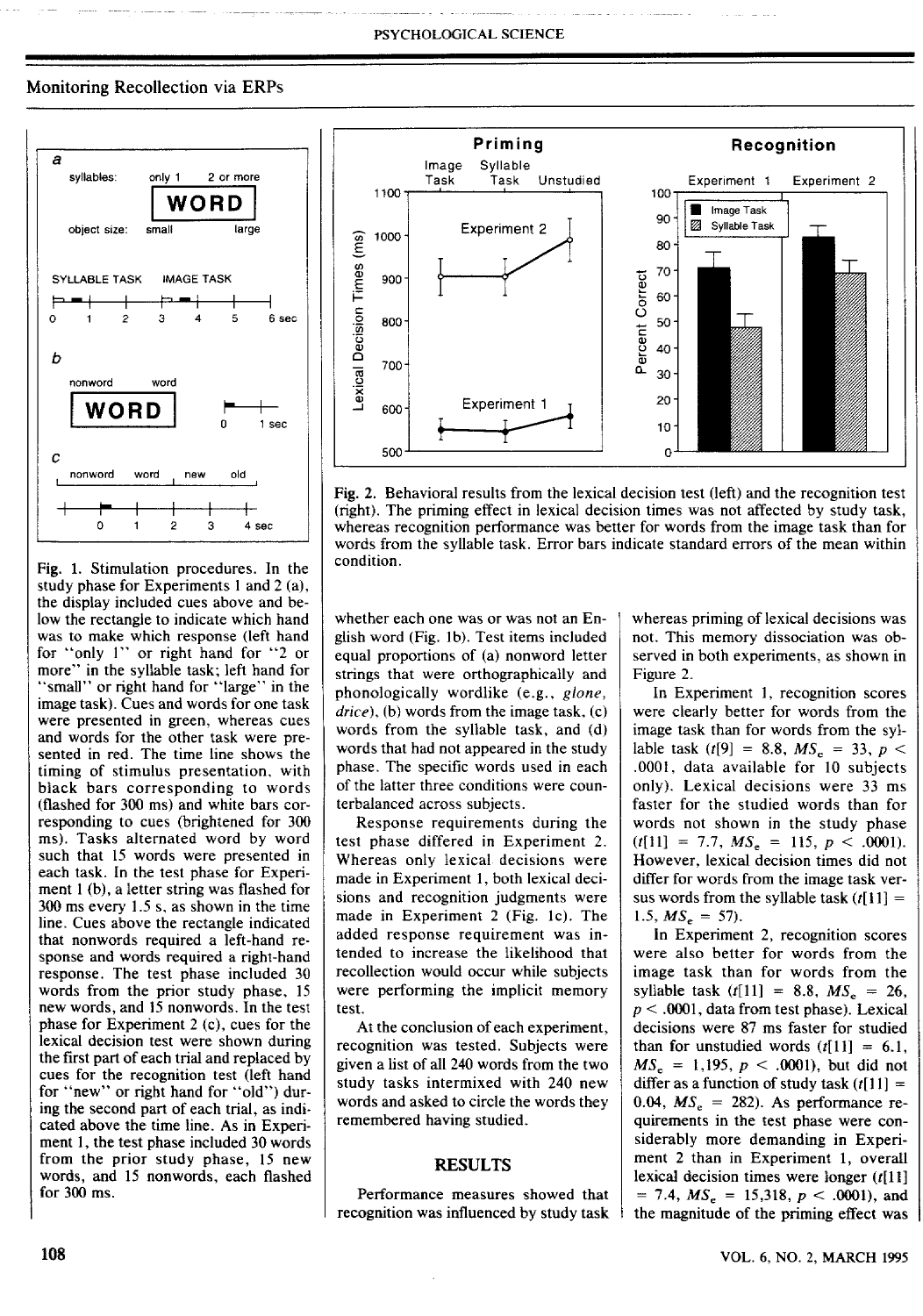Ken A, Palier, Marta Kutas, and Heather K, Mclsaac

 $\text{larger } (t[11] = 3.5, MS_s = 1,287, p <$  $,005$ ), $^{1}$ 

The behavioral results thus showed that memory tested explicitly via measures of recognition accuracy was influenced by the study-task manipulation, whereas memory tested implicitly via lexical decision times was not. Furthermore, a novel perspective on the nature and time course of these memory processes was provided by an examination of ERPs recorded during the test phase.

As can be seen in the upper portion of Figure 3, ERPs were more positive for studied tban for unstudied words, starting approximately 300 ms after word onset. This effect of word repetition was clear in both experiments (see Table 1) and accords well with the literature (Kutas, 1988; Paller, 1993; Rugg, 1995), Unlike the previous experiments, which did not allow the separate contribution of recollective processes to be determined, in these studies we took advantage of the dissociative influence of the study-task manipulation to isolate an ERP effect specific to recollection. As shown in the lower portion of Figure 3, ERP amplitudes from 500 to 900 ms after word onset were larger for words from the image task than for words from the syllable task, although this difference was statistically significant only in Experiment 2 (see Table 1). Wbereas we emphasize results from the Cz electrode, analogous results were apparent in recordings from other scalp locations (Paller, Kutas, & Mclsaac, 1994),

#### DISCUSSION

The key electrophysiological finding was that words from the two study tasks—which yielded equivalent priming



Fig, 3. Event-related potentials (ERPs) recorded during the test phase. Recordings shown are from the Cz electrode, located at the vertex of the scalp. The top two rows show tbat ERPs to studied words were more positive than ERPs to unstudied words, beginning at about 300 ms after word onset. The bottom two rows show that ERPs to words from the image task were more positive than ERPs to words from the syllable task. This difference was significant in Experiment 2 between 500 and 900 ms after word onset.

as assessed by lexical decision times elicited different ERPs during the lexical decision test. This ERP effect mirrored the study-task effect on recognition, and can thus be interpreted as an index of recollection, even though recollection was incidental (i.e., not necessary for performing the implicit memory test).

This pattern of electropbysiological results replicates that found previously using a different implicit memory test, a word identification test in which subjects attempted to identify words presented under tachistoscopic masking that made many of the words unidentifiable (Paller & Kutas, 1992), A priming effect was observed, in that words that had also been shown in tbe study phase were identified more often then were unstudied words. Further, words from a semantic study task and words from a nonsemantic study task led to similar levels of priming. In contrast, study task had a large effect on recollection as measured by free recall and recognition performance, Electrophysiologica! results showed that study task had a strong influence on ERPs elicited by words presented during the word identification test. Similarities between the study-task effect on testphase ERPs found by Paller and Kutas (1992) and in the present experiment attest to the robustness and generalizability of the results and imply that the recollection effect is not contingent on the type of implicit memory test used.

An alternative procedure for recording ERPs during recollection was used by Smith (1993), who applied a modified recognition paradigm developed by Tulving (1985), In addition to making recognition judgments, subjects were

<sup>1,</sup> The finding that lexical decision times were prolonged in Experiment 2 relative to Experiment 1 has implications for other experiments in which dual response requirements have been used (e.g., Johnston, Dark, & Jacoby, 1985). Specifically, the manner in which subjects perform an implicit memory test can be dramatically changed by introducing the additional requirement of making a recognition decision on each trial. Additional perfonnance requirements can alter the demand characteristics of memory tests, and measures of memory must be interpreted with this in mind.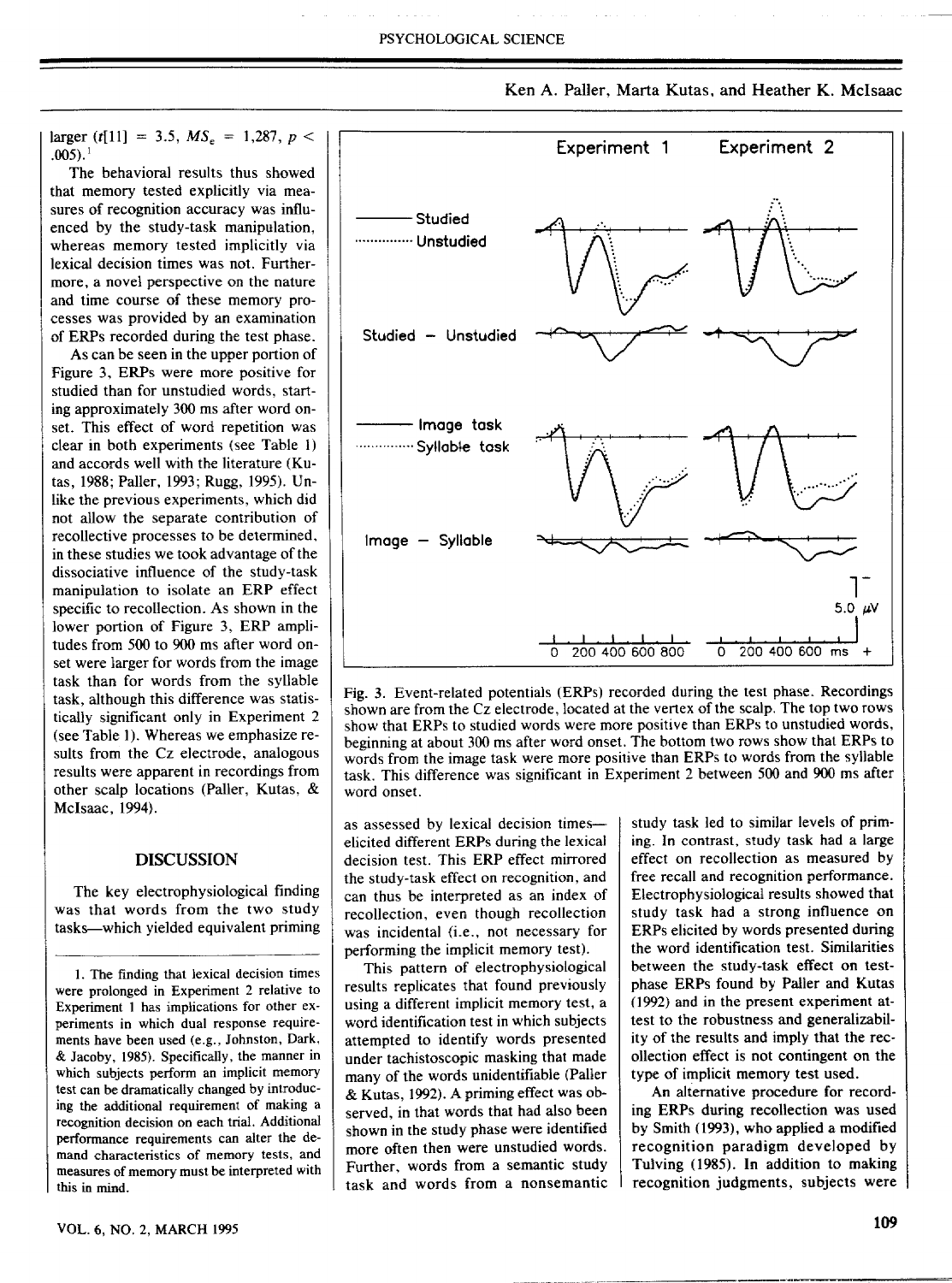### Monitoring Recollection via ERPs

| Window<br>(ms) | Experiment 1  |             | Experiment 2  |              |
|----------------|---------------|-------------|---------------|--------------|
|                | Study effect  | Task effect | Study effect  | Task effect  |
| $0 - 100$      | 0.2           | $-0.1$      | $-0.1$        | $-0.2$       |
| 100-200        | $-0.1$        | 0.1         | 0.2           | $-0.4$       |
| 200-300        | 0.2           | 0.5         | 0.6           | $-0.3$       |
| $300 - 400$    | $1.4(4.1***)$ | 0.6         | $1.2(3.0*)$   | $-0.1$       |
| $400 - 500$    | $1.7(3.6***)$ | 0.4         | $2.3(4.9***)$ | 0.4          |
| 500-600        | 1.4           | 0.8         | $2.3(3.7***)$ | $1.3(3.1**)$ |
| 600-700        | $-0.2$        | 0.5         | 0.8           | $1.3(3.4**)$ |
| 700-800        | $-0.5$        | 0.5         | 0.4           | $1.1(3.0*)$  |
| 800-900        | $-0.3$        | 0.3         | 0.3           | $1.0(2.5^*)$ |

*Note.* Values show mean amplitude measurements from the Cz electrode (in  $\mu$ V) computed as differences between conditions (study effect  $=$  ERP to studied words ERP to unstudied words; task effect  $=$  ERP to words from the image task  $-$  ERP to words from the syllable task). Significant *t* values are shown in parentheses.  $*_p$  < .05.  $*_p$  < .01.  $**_p$  < .005.

asked to decide for each recognized item whether they experienced recollection or merely a sense of familiarity devoid of the contextual retrieval that is the hallmark of recollection. Electrophysiological fmdings corresponding to tbese two judgments did not appear to isolate qualitatively different ERP effects, and thus some doubt remains concerning the adequacy of this procedure for isolating an ERP correlate of recollection.

A subsequent study, however, was more successful at revealing an ERP effect that may be specific to recollection (Smith & Guster, 1993). Subjects discriminated memorized words from other words in either a "subspan" condition in wbich there was only 1 memorized word or a "supraspan" condition in which there were 10 memorized words. Smith and Guster (1993) argued that only tbe supraspan condition required retrieval from secondary memory and that an increased positivity from 500 to 650 ms in the supraspan versus subspan condition was thus associated with recollection, an interpretation that is consistent witb our findings.

Another method that was recently used to associate an ERP effect with recollection was to require subjects to make source judgments (Wilding & Rugg, 1994), Each word presented in the study phase was heard in either a male or a female voice. In the test phase, subjects made a recognition judgment (old vs, new) for each word as weil as a source judgment for words judged old (male vs. female voice in study phase), ERPs to new words differed from ERPs to old words only for the old words that were both recognized and attributed to the correct study condition. Demonstrated knowledge of the study context is arguably a good indication that the recognition judgment was made on the basis of recollection rather than merely on the basis of a feeling of familiarity.

In conclusion, the present results imply that ERPs reliably and systematically fluctuate with the likelihood that subjects experience recollection. The studytask manipulation showed that more meaningful encoding led to better recognition performance and to larger ERP amplitudes at retrieval. Similarly, tbe test-phase manipulation showed that conditions maximizing the probability of recollection during the implicit memory test led to larger ERP differences. ERP measures can thus provide real-time evidence about recollective processing.<sup>2</sup> The available evidence suggests that this association is not limited to incidental

2. One way in wbich the present approach may be especially useful is in conjunction with neuroimaging techniques that have lower temporal resolution but higher spatial resolution. For example, studies of memory functions using positron emission tomography have associated blood flow changes in frontal lobe regions with recollection, but measures were obtained by averaging over periods of 40 s or more (Buckner et al., 1995; Grasby et al., 1993; Squire et al., 1992; Tulving et al., 1994).

recollection but can also bold for recollection as it occurs during a recognition test. Despite tbe fact that subjects' reports based on their introspections are notoriously unreliable, our results show that subjective experience can be brought into the realm of empirical investigation by monitoring electrical activity tbat is coincident with the experience of recollection.

**Acknowledgments—**We thank **R.** Ohst and N. Herold for technical and programming assistance, and M. Besson, C, Brown, M. Grabowecky, P. Hagoort, F. Haist, P. Holcomb, R. Kluender, and L. Squire for comments on previous versions of tbe manuscript. Preliminary results were presented at the 34th annual meeting of the Psychonomic Society, Wasbington, D.C, November 1993, and at the inaugural meeting of tbe Cognitive Neuroscience Society, San Francisco, March 1994. This research was supported by grants to M. Kutas from the National Institute of Child Health and Human Development and from the National Institute on Aging.

#### REFERENCES

- Buckner, R.L , Petersen, S.E., Ojemann, J.G., Miezin, F.M., Squire, L.R., & Raichle, M.E. (1995). Functional anatomical studies of explicit and implicit memory retrieval tasks. *Journal of Neuroscience, 15,* 12-29.
- Craik, F.LM., & Lockhart, R.S. (1972), Levels of processing: A framework for memory research. *Journal of Verbal Learning and Verbal Behavior, II,* 671-684.
- Graf, P., Squire, L.R., & Mandler, G. (1984). The information that amnesic patients do not forget. *Journal of Experimental Psychology: Learning, Memory, and Cognition, 10,* 164— 178.
- Grasby, P.M., Frith, C.D., Friston, K.J., Bench, C., Frackowiak, R,S.J., & Dolan, R.J. (1993). Functional mapping of brain areas implicated in auditory-verbal memory function. *Brain, 116,* 1-20.
- Jacoby, L.L., & Dallas, M. (1981). On the relationship between autobiographical memory and perceptual learning. *Journal of Experimental Psychology: General, 110,* 306-340.
- Johnston, W.A., Dark, V.J., & Jacoby, L.L. (1985). Perceptual fluency and recognition judgments. *Journal of Experimental Psychology: Learning, Memory, and Cognition, II,* 3-11.
- Kutas, M, (1988). Review of event-related potential studies of memory. In M.S. Gazzaniga (Ed.), *Perspectives in memory research* (pp. 181- 218). Cambridge, MA: MIT Press.
- Paller, K.A. (1993). Elektrophysiologische Studien zum Menschlichen Gedächtnis [Electrophysiological studies of human memory]. *Zeitschrift fur EEG und EMG, 24.* 24-33.
- Paller, K.A., & Kutas, M. (1992). Brain potentials during memory retrieval provide neurophysiological support for the distinction between conscious recollection and priming. *Journal of Cognitive Neuroscience, 4,* 376-391.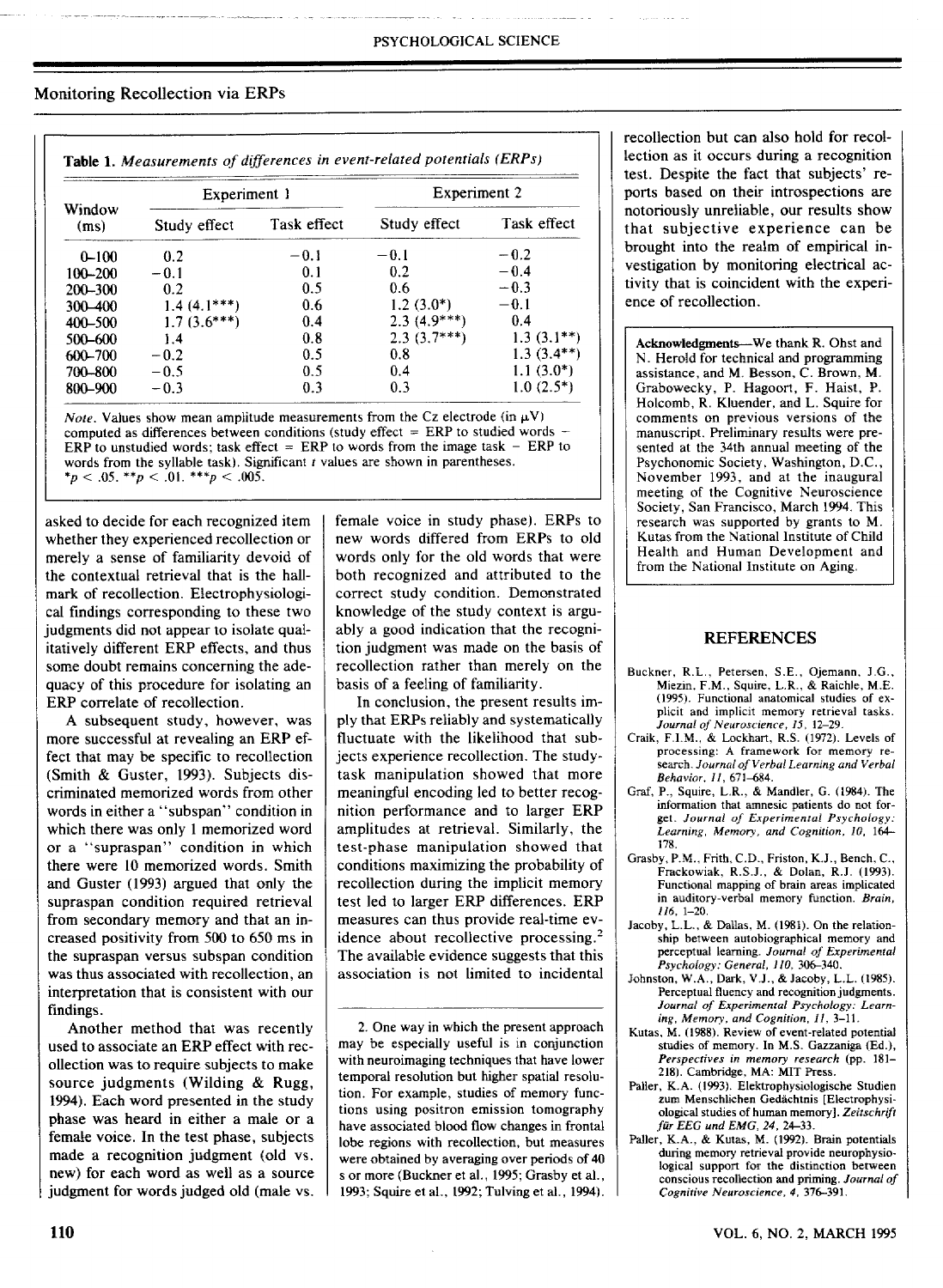VOL. 6, NO, *2,* MARCH 1995

Ken A. Paller, Marta Kutas, and Heather K. Mclsaac

306,

co.

*217,* 972-974,

*ences. USA, 91,* 2012-2015, Tulving, E., *&* Schacter, D,L. (1990), Priming and human memory systems. *Science, 247,* 301-

F,LM., Habib, R., & Houle, S. (1994). Neuroanatomical correlates of retrieval in episodic memory: Auditory sentence recognition. *Proceedings of the National Academv of Sci-*

Warrington, E,K,. *&* Weiskrantz, L, (1968), A new method of testing long-term retention with special reference to amnesic patients. *Nature,*

Wilding, E,L., *&* Rugg, M,D, (1994, March). *Electrophysiological correlates of recollection.* Paper presented at the inaugural meeting of the Cognitive Neuroscience Society, San Francis-

- Paller, K.A,, Kutas, M,, & Mcisaac, H,K, (1994). *An electrophysiological measure of priming of visual word form.* Unpublished manuscript. Northwestern University, Evanston, IL,
- Rugg, M.D, (1995), Event-related potential studies of human memory. In M,S. Gazzaniga (Ed), *The cognitive neurosciences* (pp, 789-801),
- Cambridge, MA: MIT Press, Schacter, D,L. (1987). Implicit memory: History and current status. *Journal of Experimental Psychology: Learning, Memory, and Cognition, 13,* 501-518,
- Searle, J,R, (1992), *The rediscovery of the mind.* Cambridge, MA: MIT Press.
- Shimamura, A,P, (1986), Priming effects in amnesia: Evidence for a dissociable memory function. *Quarterly Journal of Experimental Psychology, 38A.* 619-644.

Smith, M,E, (1993), Neurophysiological manifesta-

tions of recollective experience during recognition memory judgments. *Journal of Cognitive Neuroscience, 5.* 1-33.

PSYCHOLOGICAL SCIENCE

- Smith, M,E,, *&* Guster, K, (1993). Decomposition of recognition memory event-related potentials yields target, repetition, and retrieval effects. *Electroencephalography and Clinical Neurophysiology, 86,* 33.'i-343,
- Squire, L,R, (1987), *Memory and brain.* New York: Oxford University Press,
- Squire, L.R,. Ojemann, J,G,, Miezin, F,M., Petersen, S,E., Videen. T.O,, & Raichle, ME. (1992). Activation of the hippocampus in normal humans: A functional anatomical study of memory. *Proceedings of the National Academy of Sciences. USA, 89.* 1837-1841,
- Tulving, E. (1985). Memory and consciousness, *Canadian Psychologist, 26,* 1-12,
- Tulving, E., Kapur, S., Markowitsch, H,J., Craik, (RECEIVED 4/22/94; ACCEPTED 7/4/94)

## Forthcoming Papers

## General Articles

Microgenetic Study of Change: What Has It Told Us? *Deanna Kuhn*

Reflections on Affirmative Action Goals in Psychology Admissions *James Amirkhan, Hector Betancourt, Sandra Graham, Steven Regeser Lopez, and Bernard Weiner*

## Feature Review

Strong Medicine: A Review of *House of Cards: Psychology and Psychotherapy Built on Myth,* by Robyn M. Dawes *Gregory A. Miller*

## Research Articles

Cognitive Profiles of Reading-Disabled Children: Comparison of Language Skills in Phonology, Morphology, and Syntax

*D. Shankweiler, S. Crain, L. Katz, A.E. Fowler, A.M. Liberman, S.A. Brady, R. Thornton, E. Lundquist, L. Dreyer, J-M. Fletcher, K.K. Stuebing, S.E. Shaywitz, and B.A. Shaywitz*

> Right-Hemisphere Memory Superiority: Studies of a Split-Brain Patient *Janet Metcalfe, Margaret Funnell, and Michael S. Gazzaniga*

> > Reading Skill and Suppression Revisited *Morton Ann Gernsbacher and Rachel R.W. Robertson*

Response Style and Cross-Cultural Comparisons of Rating Scales Among East Asian and North American Students

*Chuansheng Chen, Shin-ying Lee, and Harold W. Stevenson*

Orthographic Representation and Phonemic Segmentation in Skilled Readers: A Cross-Language Comparison *liana Ben-Dror, Ram Frost, and Shlomo Bentin*

Grouping by Proximity and Multistability in Dot Lattices: A Quantitative Gestalt Theory *Michael Kubovy and Johan Wagemans*

> Semantic Networks in the Divided Cerebral Hemispheres *Alice Cronin-Golomb*

## Research Reports

Perceived Continuity of Occluded Visual Objects *Steven Yantis*